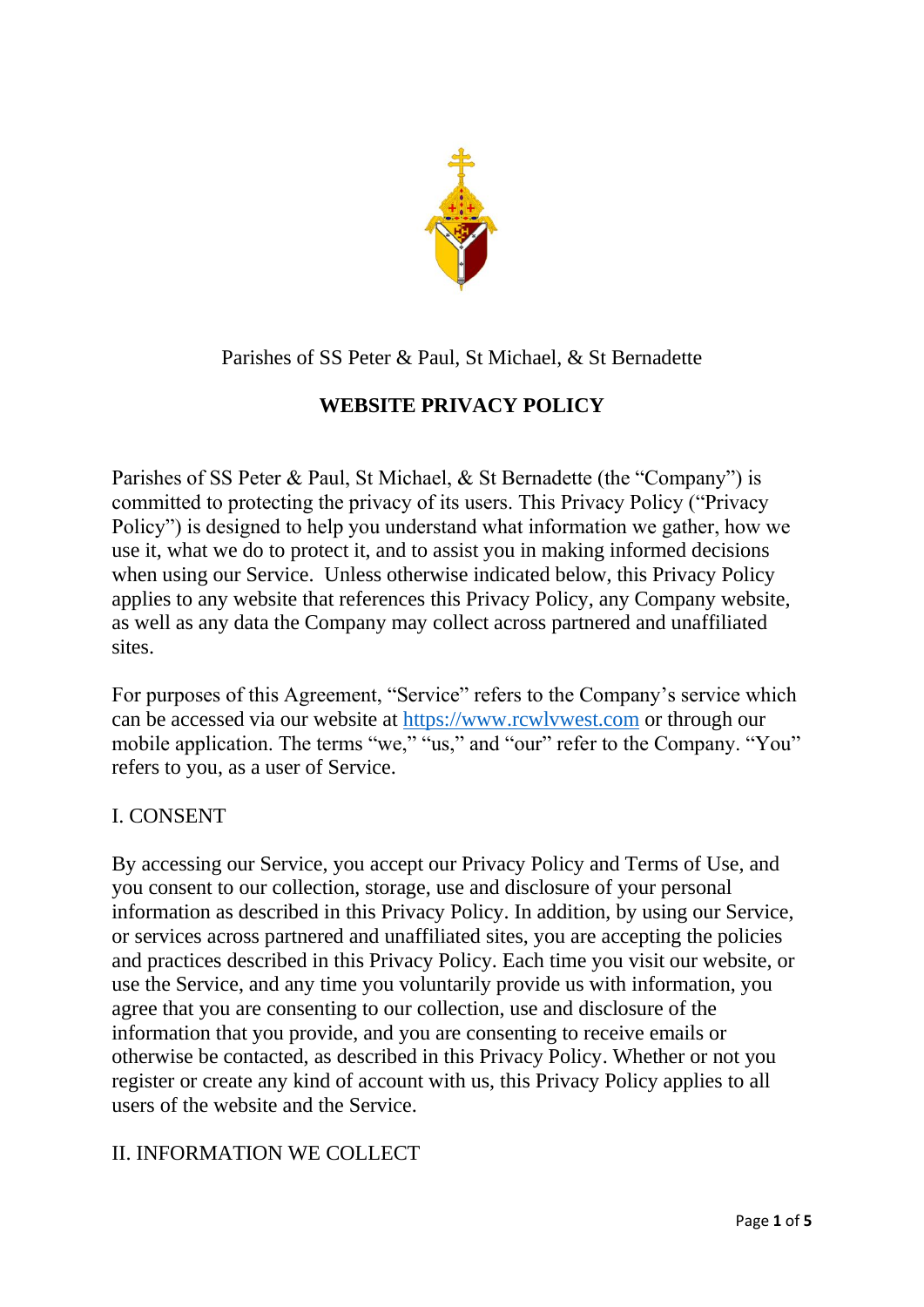We may collect both "Non-Personal Information" and "Personal Information" about you. "Non-Personal Information" includes information that cannot be used to personally identify you, such as anonymous usage data, general demographic information we may collect, referring/exit pages and URLs, platform types, preferences you submit and preferences that are generated based on the data you submit and number of clicks. "Personal Information" includes information that can be used to personally identify you, such as your name, address and email address.

In addition, we may also track information provided to us by your browser or by our mobile application when you view or use the Service, such as the website you came from (known as the "referring URL"), the type of browser you use, the device from which you connected to the Service, the time and date of access, and other information that does not personally identify you. We use this information for, among other things, the operation of the Service, to maintain the quality of the Service, to provide general statistics regarding use of the Service and for other business purposes. We track this information using cookies, or small text files which include an anonymous unique identifier. Cookies are sent to a user's browser from our servers and are stored on the user's computer hard drive. Sending a cookie to a user's browser enables us to collect Non-Personal Information about that user and keep a record of the user's preferences when utilizing our services, both on an individual and aggregate basis. The Company may use both persistent and session cookies; persistent cookies remain on your computer after you close your session and until you delete them, while session cookies expire when you close your browser. Persistent cookies can be removed by following your Internet browser help file directions. If you choose to disable cookies, some areas of the Service may not work properly.

### III. HOW WE USE AND SHARE INFORMATION

### Personal Information:

In general, we do not sell, trade, rent or otherwise share your Personal Information with third parties without your consent. We may share your Personal Information with vendors and other third-party providers who are performing services for the Company. In general, the vendors and third-party providers used by us will only collect, use and disclose your information to the extent necessary to allow them to perform the services they provide for the Company. For example, when you provide us with personal information to complete a transaction, verify your credit card, place an order, arrange for a delivery, or return a purchase, you consent to our collecting and using such personal information for that specific purpose, including by transmitting such information to our vendors (and their service providers) performing these services for the Company.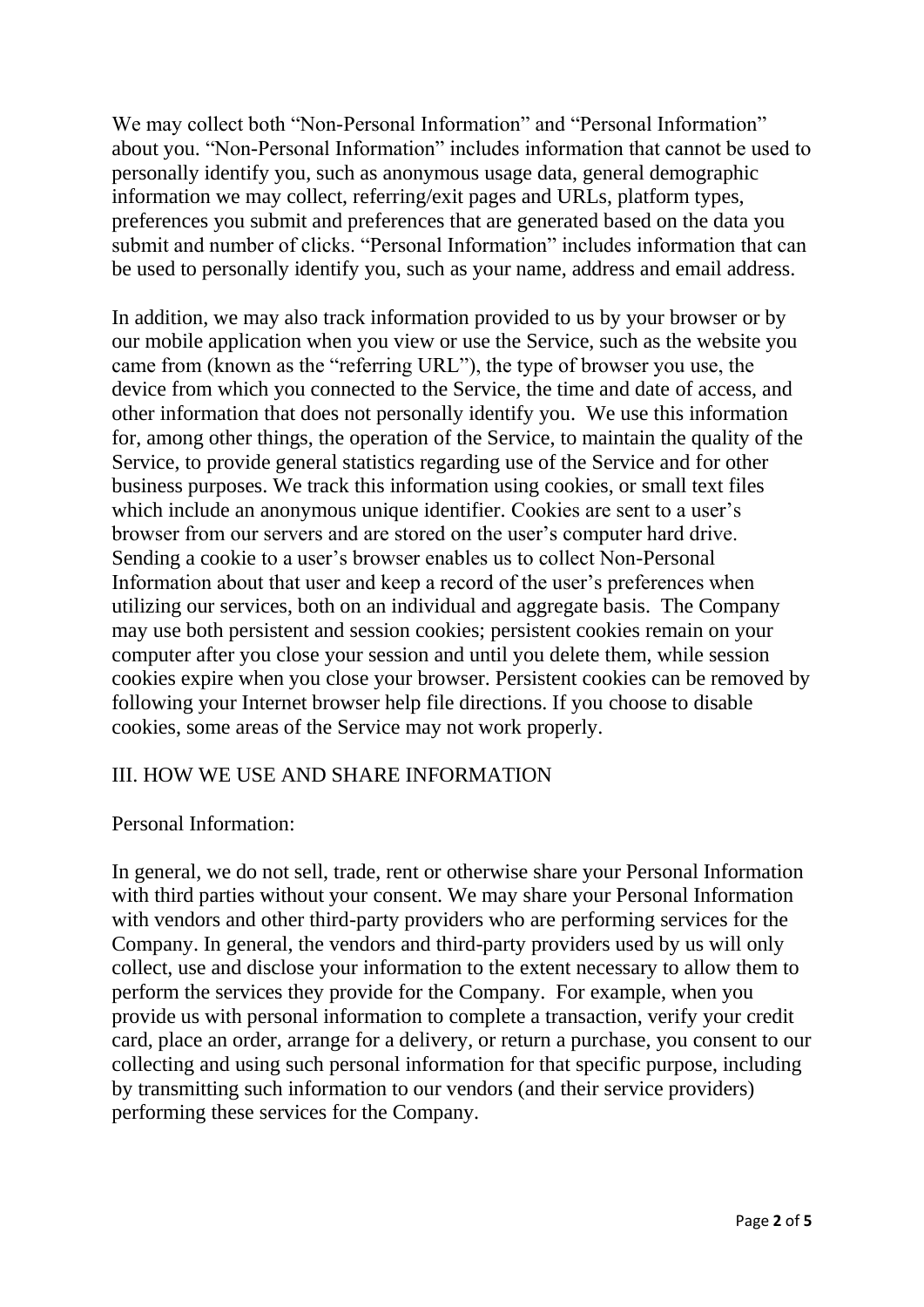However, certain third-party service providers, such as payment processors, have their own privacy policies in respect of the information that we are required to provide to them in order to use their services. For these third-party service providers, we recommend that you read their privacy policies so that you can understand the manner in which your Personal Information will be handled by such providers.

In addition, we may disclose your Personal Information if required to do so by law or if you violate our Terms of Use.

Non-Personal Information:

In general, we use Non-Personal Information to help us improve the Service and customize the user experience. We also aggregate Non-Personal Information in order to track trends and analyze use patterns of the Service. This Privacy Policy does not limit in any way our use or disclosure of Non-Personal Information and we reserve the right to use and disclose such Non-Personal Information to our partners, advertisers and other third parties at our sole discretion.

## IV. HOW WE PROTECT INFORMATION

We implement reasonable precautions and follow industry best practices in order to protect your Personal Information and ensure that such Personal Information is not accessed, disclosed, altered or destroyed. However, these measures do not guarantee that your information will not be accessed, disclosed, altered or destroyed by breach of such precautions. By using our Service, you acknowledge that you understand and agree to assume these risks.

## V. YOUR RIGHTS REGARDING THE USE OF YOUR PERSONAL INFORMATION

You have the right at any time to prevent us from contacting you for marketing purposes. When we send a promotional communication to a user via Weebly, the user can opt out of further promotional communications by following the unsubscribe instructions provided in each promotional e-mail. Please note that notwithstanding the promotional preferences you indicate by either unsubscribing or opting out in the Settings section of the Site, we may continue to send you administrative emails including, for example, periodic updates to our Privacy Policy.

# VI. WEEBLY

Our Service is hosted by Weebly, Inc. ("Weebly"). Weebly provides us with the online e-commerce platform that allows us to provide the Service to you. Your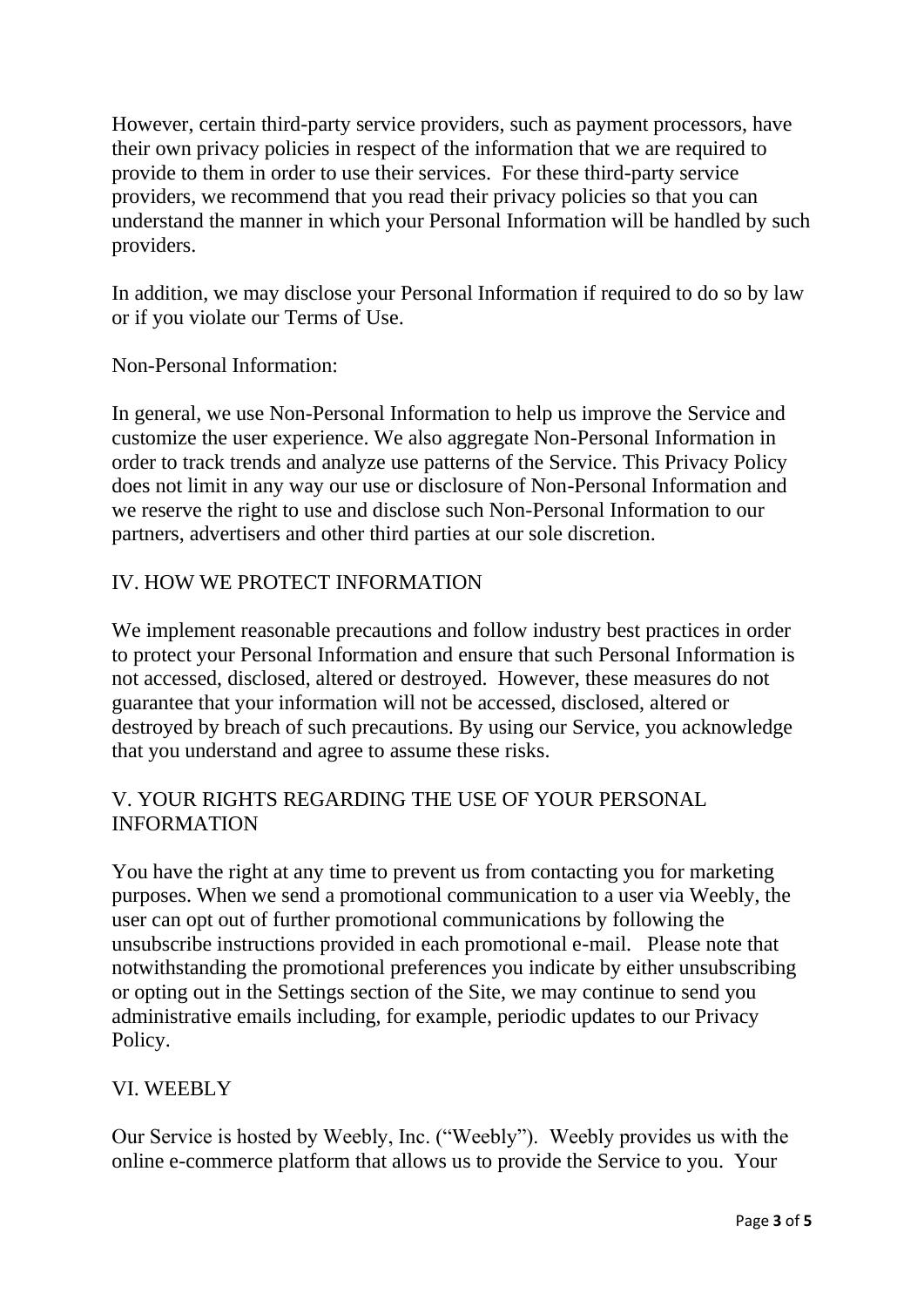information, including Personal Information, may be stored through Weebly's servers. By using the Service, you consent to Weebly's collection, disclosure, storage, and use of your Personal Information in accordance with Weebly's privacy policy available at [https://www.weebly.com/privacy.](https://www.weebly.com/privacy)

## VII. LINKS TO OTHER WEBSITES

As part of the Service, we may provide links to or compatibility with other websites or applications. However, we are not responsible for the privacy practices employed by those websites or the information or content they contain. This Privacy Policy applies solely to information collected by us through the Service. Therefore, this Privacy Policy does not apply to your use of a third-party website accessed by selecting a link via our Service. To the extent that you access or use the Service through or on another website or application, then the privacy policy of that other website or application will apply to your access or use of that site or application. We encourage our users to read the privacy statements of other websites before proceeding to use them.

### VIII. AGE OF CONSENT

By using the Service, you represent that you are at least 18 years of age.

## IX. CHANGES TO OUR PRIVACY POLICY

The Company reserves the right to change this Privacy Policy and our Terms of Use at any time. If we decide to change this Privacy Policy, we will post these changes on this page so that you are always aware of what information we collect, how we use it, and under what circumstances we disclose it. Any such modifications become effective upon your continued access to and/or use of the Service five (5) days after we first post the changes on the website or otherwise provide you with notice of such modifications. It is your sole responsibility to check this website from time to time to view any such changes to the terms of this Privacy Policy. If you do not agree to any changes, if and when such changes may be made to this Privacy Policy, you must cease access to this website. If you have provided your email address to us, you give us permission to email you for the purpose of notification as described in this Privacy Policy.

### X. MERGER OR ACQUISITION

In the event we (or Weebly) undergo a business transaction such as a merger, acquisition by another company, or sale of all or a portion of our assets, your Personal Information may be among the assets transferred. You acknowledge and consent that such transfers may occur and are permitted by this Privacy Policy, and that any acquirer of our (or Weebly's) assets may continue to process your